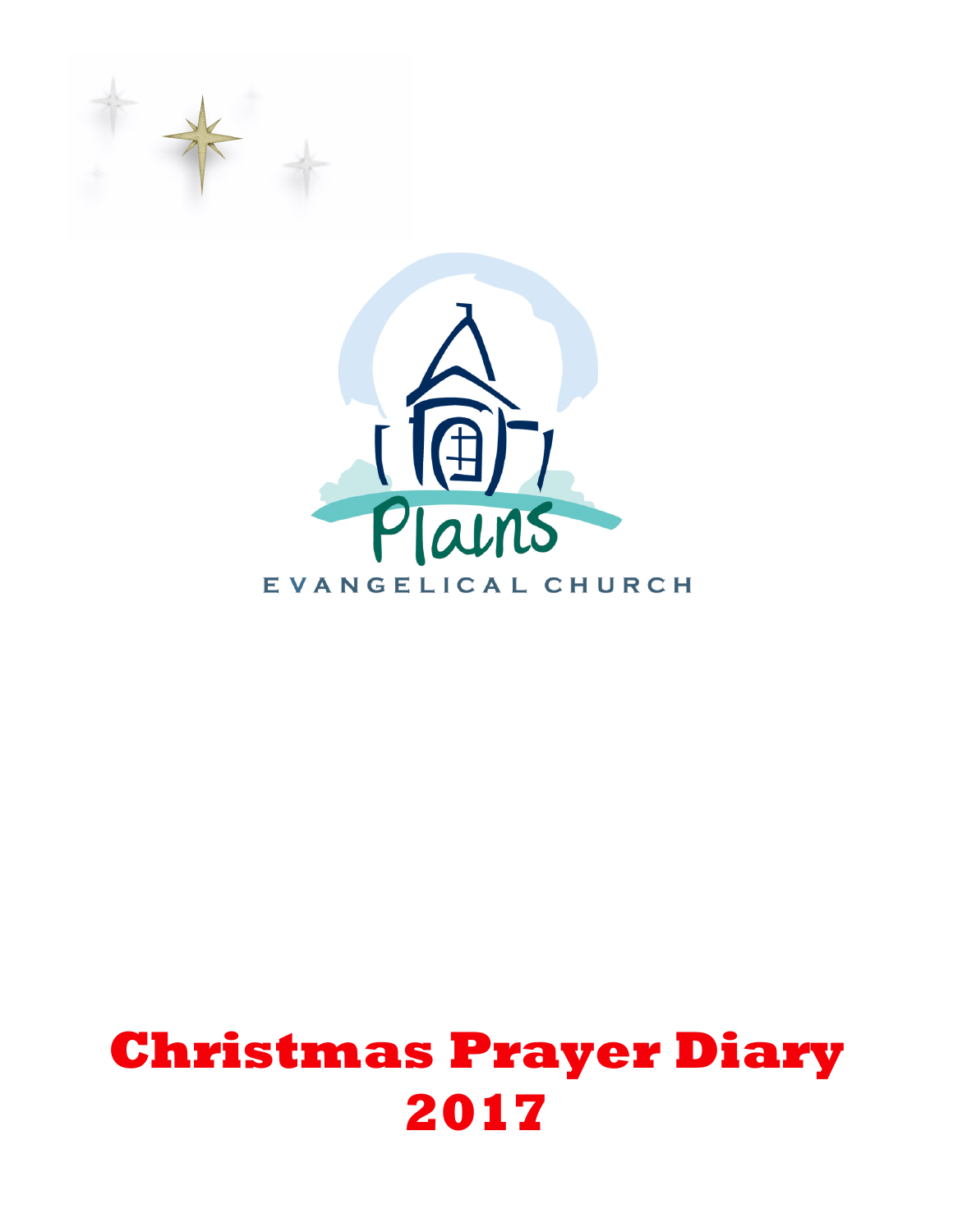### **Leaflet Distribution** *Week commencing 4th December 2017*

• The Homes/ Streets

- o *Reconnecting with people*
- o *Make new connections*
- o *The seasonally spiritually aware*
- o *Against adverse recipients*

### § The Distributors

- o *Safety*
- o *Strength*
- o *Opportunities*

### § Outside the Village

o *Opportunities with family and friends*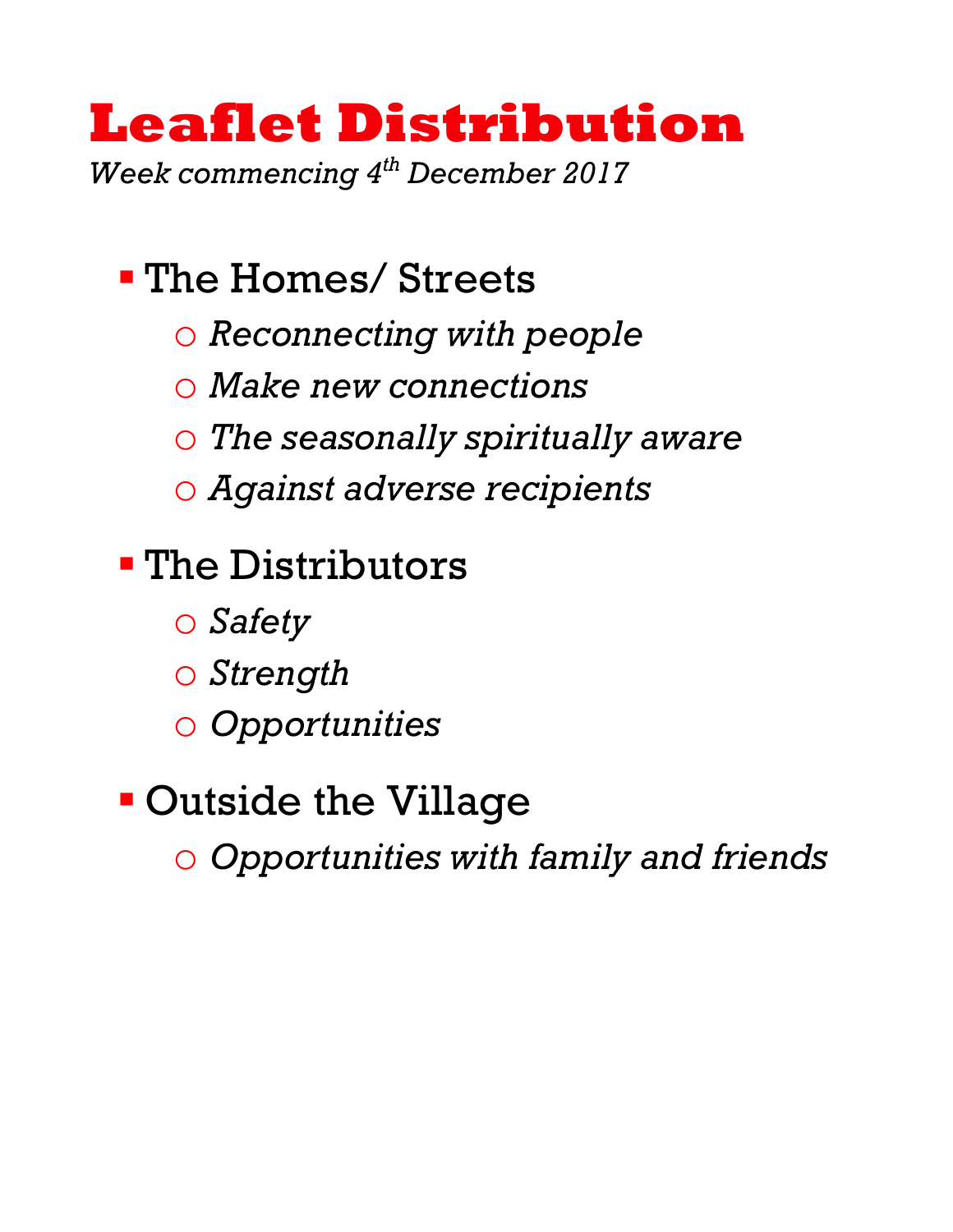### **Joint Carol Service** *10th December 2017*

- Joint service with...
	- o *Plains Evangelical Church*
	- o *Airdrie Baptist Church*
	- o *Airdrie Ebenezer Church*
- § Ross Murphy Leading
- **Ebenezer Worship Band**
- § Readers from each Church
- § Mark Nelson Speaking *(John 1:1-18)*
- § Congregation
	- o *Christians*
	- o *Non-Christians*
	- o *Numbers*
	- o *Lives Transformed and People Saved*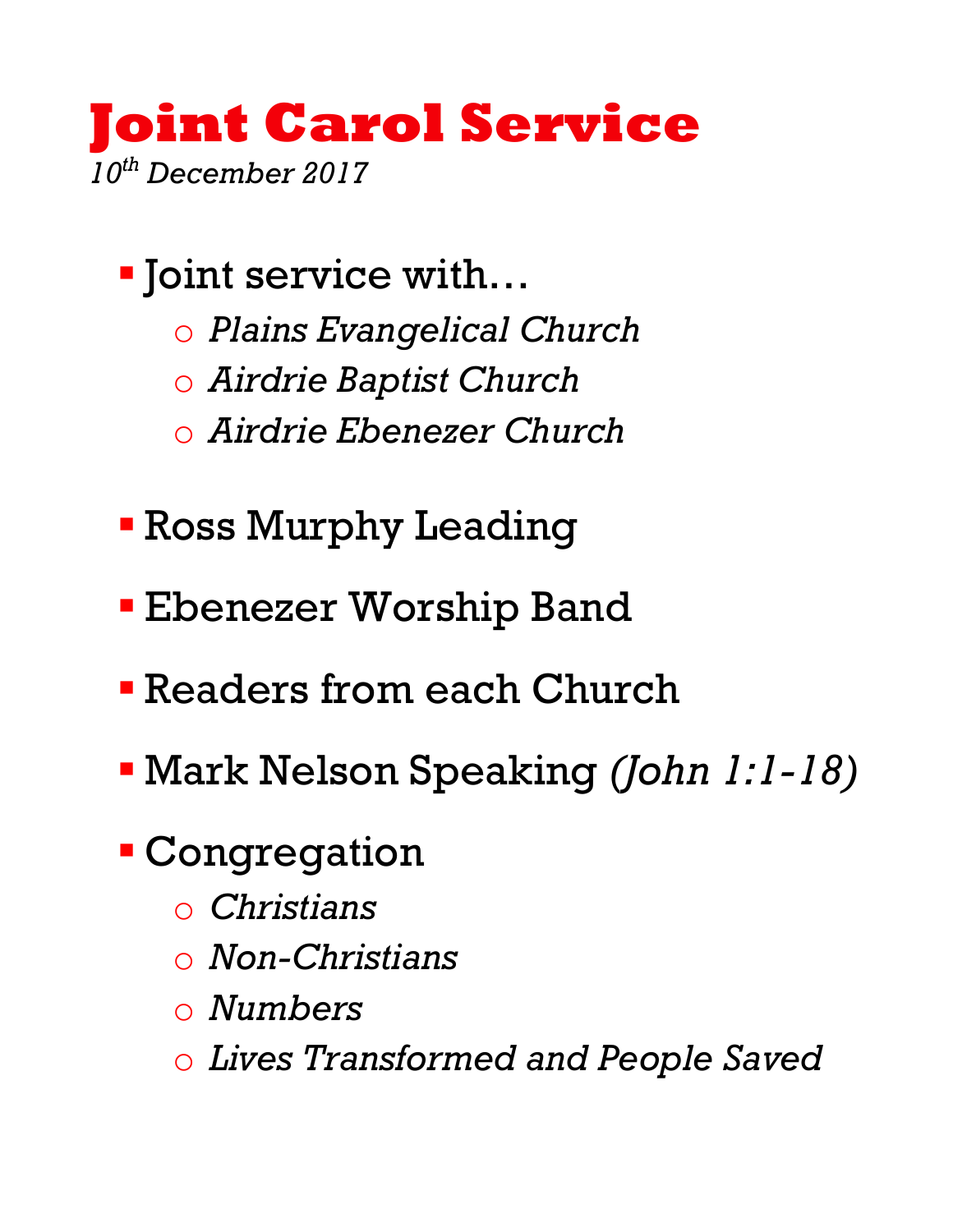## **Community Family Service & Lunch**

*17th December 2017*

- § Community invites
- § Children's Slot
- § Sunday School/ Kingzone Participation
- § Adults Message *(The King of Christmas)*
- § Lunch
- § Pray For…
	- o *Reconnecting with people*
	- o *Make new connections*
	- o *Christians*
	- o *Non-Christians*
	- o *Numbers*
	- o *Lives Transformed and People Saved*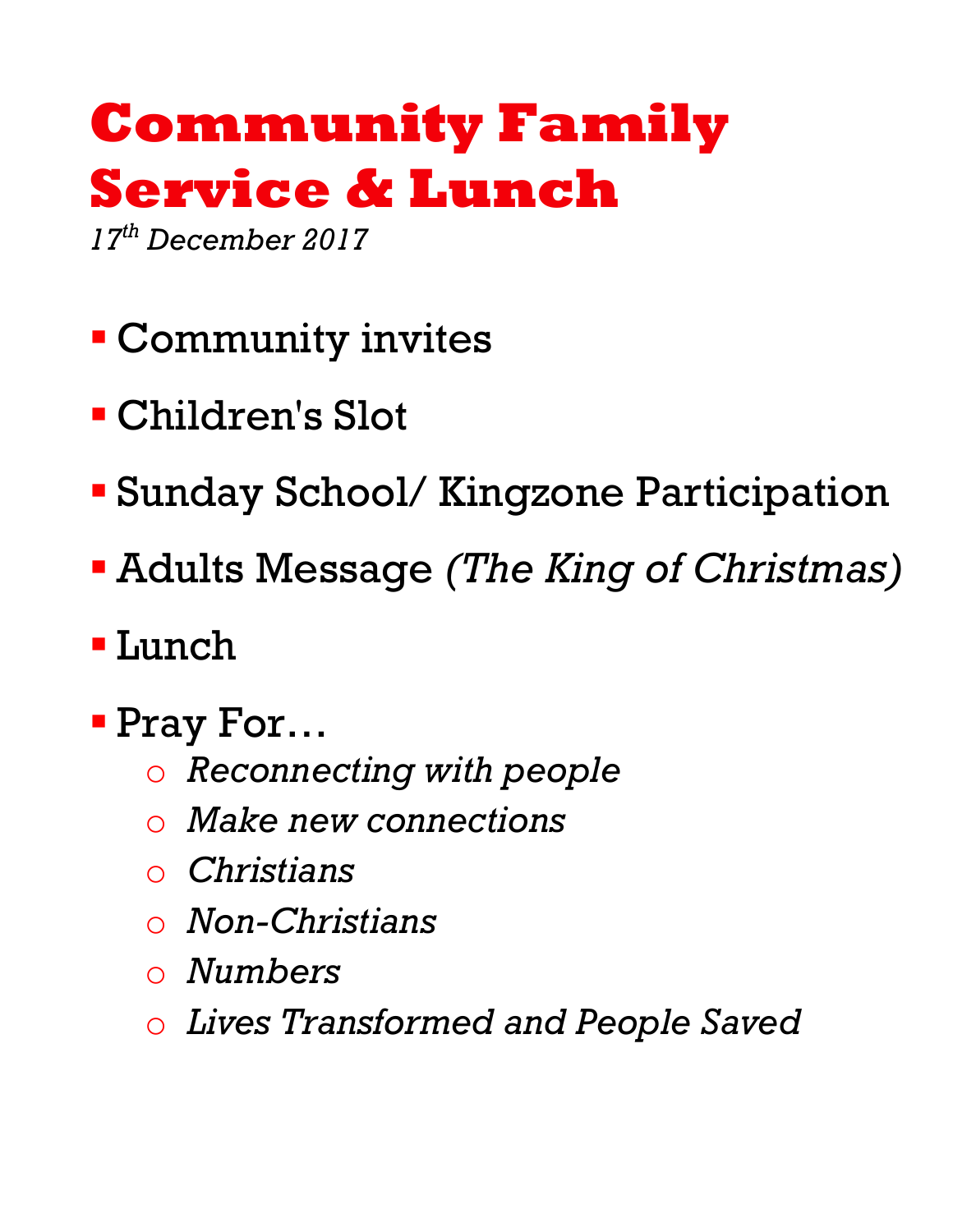# **School Church**

### **Assemblies**

*22nd December 2017*

### § Glengowan *AM*

- o *At Caldercruix CofS*
- o *Graeme Paterson (introducing theme)*
- o *Jenny Haggerty (game)*
- o *Pupil Brass Group*
- o *Mark Nelson (talk)*
- o *Head Teacher (Mr Morrison) & Teachers*
- o *Parents*
- o *Children*

§ Plains *PM*

- o *At Elim Gospel Hall*
- o *Led by pupils*
- o *Graeme Paterson (talk)*
- o *Head Teacher (Mrs McCarthy) & Teachers*
- o *Parents*
- o *Children*